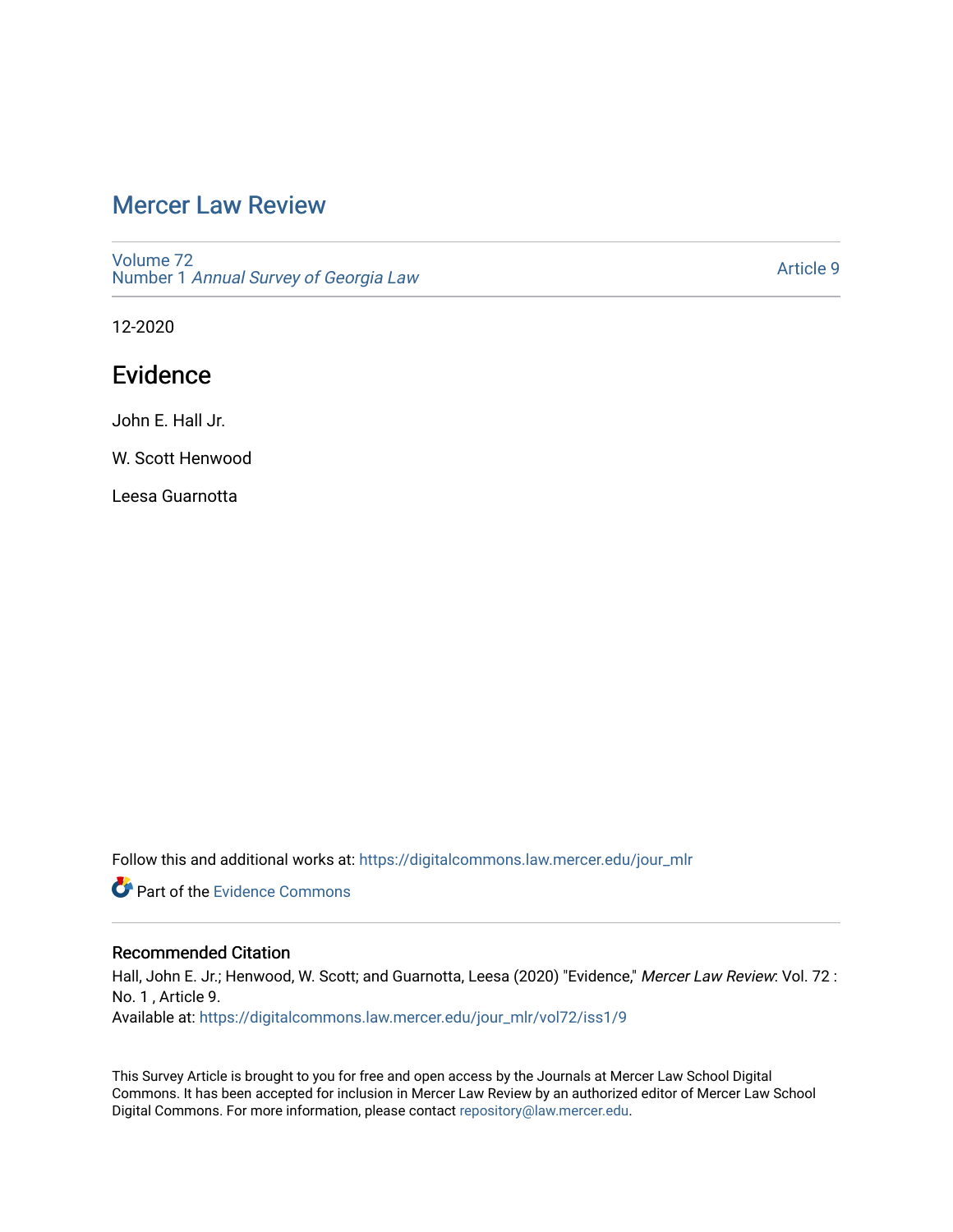# **Evidence**

## **by John E. Hall, Jr.**[∗](#page-1-0)

## **W. Scott Henwood**[∗∗](#page-1-1)

## **and Leesa Guarnotta**[∗∗∗](#page-1-2)

#### I. INTRODUCTION

Even after the seventh year since the implementation of Georgia's new Evidence Code,[1](#page-1-3) Georgia's evidence rules continue to evolve as appellate courts face new issues and delve into more nuanced areas of the rules. This Article details some of this evolution of the new Georgia Evidence Code, Official Code of Georgia Annotated (O.C.G.A.) Title 24,[2](#page-1-4) by addressing developments of Georgia's evidence rules from the period of June 1, 2019, through May 31, 2020. Specifically, this Article addresses (1) limitations on the attorney-client privilege; (2) admissibility of witness testimony as it relates to late-identified witnesses, witness competency, and co-conspirator statements; (3) the Confrontation Clause[3](#page-1-5) as it relates to child hearsay and non-verbal conduct; and (4) limitations of relevant evidence as it relates to Georgia's Rape Shield Law and evidence of victim seatbelt use in criminal trials.



<span id="page-1-0"></span><sup>∗</sup> Founding Partner, Hall Booth Smith, P.C., Atlanta, Georgia. Mercer University (B.A., 1981); Mercer University School of Law (J.D., 1984). Member, Mercer Law Review (1982– 1984); Student Writing Editor (1983–1984). Member, State Bar of Georgia.

<span id="page-1-1"></span><sup>∗∗</sup> Of Counsel, Hall Booth Smith, P.C., Atlanta, Georgia. Georgia State University (B.B.A., 1976); Woodrow Wilson College of Law (J.D., 1978). Former Reporter of Decisions, Georgia Supreme Court and Georgia Court of Appeals. Member, State Bar of Georgia.

<span id="page-1-2"></span><sup>∗∗∗</sup> Attorney, Hall Booth Smith, P.C., Atlanta, Georgia. Georgia State University (B.A., 2016); Mercer University School of Law (J.D., magna cum laude, 2019). Member, Mercer Law Review (2017–2019). Member, State Bar of Georgia. Special thanks to Breanna Vega for her research assistance with this year's Article.

<span id="page-1-5"></span><span id="page-1-4"></span><span id="page-1-3"></span><sup>1</sup> *See* Ga. H.R. Bill 24, Reg. Sess., 2011 Ga. Laws 99 (codified at O.C.G.A. tit. 24). For an analysis of evidence during the prior survey period, see John E. Hall, Jr., W. Scott Henwood & L. Guarnotta, *Evidence*, *Annual Survey of Georgia Law*, 71 MERCER L. REV. 103 (2019).

<sup>2</sup> O.C.G.A. tit. 24 (2020).

<sup>3</sup> U.S. CONST amend. VI.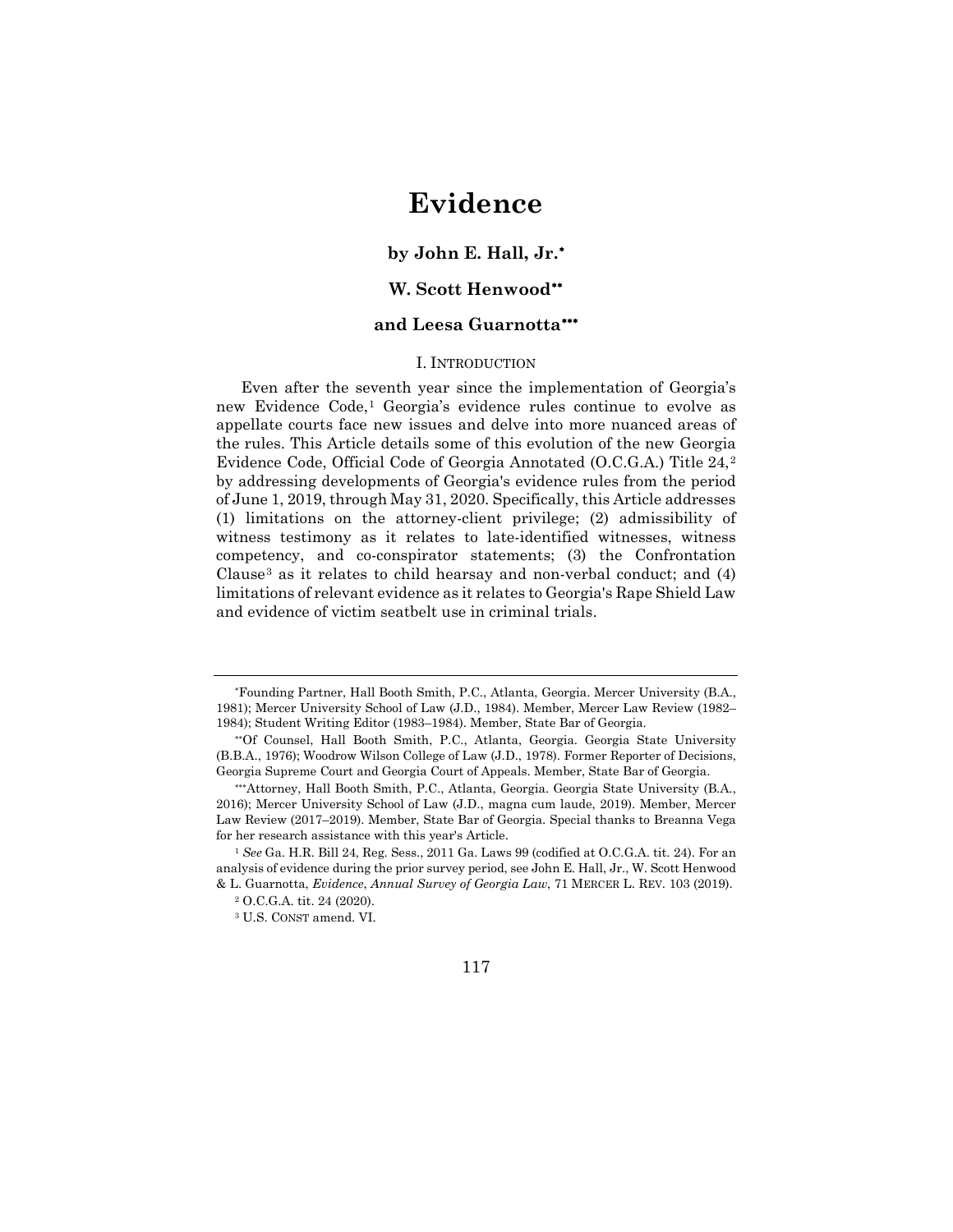### II. LIMITATIONS ON THE ATTORNEY-CLIENT PRIVILEGE

O.C.G.A. Section  $24-5-501(a)(2)^4$  $24-5-501(a)(2)^4$  $24-5-501(a)(2)^4$  codifies one of the oldest, most sacred common law privileges—attorney-client communications. However, in *Hill, Kertscher & Wharton, LLP v. Moody*,<sup>[5](#page-2-1)</sup> the Georgia Supreme Court expanded the existing implied waiver of the longstanding attorney-client privilege as it relates to legal malpractice claims by implying the waiver to those communications with attorneys not named in the malpractice action.<sup>[6](#page-2-2)</sup> While it is longstanding law that a client implicitly waives the attorney-client privilege of an underlying matter when suing for legal malpractice on that matter, *Moody* presented the novel issue of whether this waiver applies to those communications with other attorneys in the same matter whom the client chose not to sue.[7](#page-2-3)

In *Moody*, Daryl Moody and two associated businesses (collectively referred to as "Moody") obtained Hill, Kertsher & Wharton, LLP's (HKW) advice regarding the termination of the president of a company Moody recently invested in. HKW also represented Moody in a suit initiated by the former president in California following his termination. During this representation, HKW failed, *inter alia*, to assert a lack of personal jurisdiction defense as requested by Moody. Subsequently, Moody retained Holland & Knight LLP (Holland & Knight), a firm that also handled Moody's corporate work, to disqualify HKW from the California action and assume representation of Moody following HKW's dismissal. Ultimately, the trial court ruled in favor of the former president in the California suit. This ruling led to the present legal malpractice action against HKW, in which Moody failed to name Holland & Knight as a party.[8](#page-2-4)

In defense to the legal malpractice allegations, HKW stated that Moody directed HKW to follow Holland & Knight's instructions prior to the initiation of the disqualification action. Accordingly, HKW served a non-party request for production of documents on Holland & Knight regarding Holland & Knight's work for Moody as it related to Moody's corporate matters, the disqualification suit, and the California suit. Both Holland & Knight and Moody objected to this request on the basis of attorney-client privilege and work-product doctrine. HKW responded by arguing that Moody implicitly waived any attorney-client privilege with respect to all counsel involved in the underlying matter, including Holland & Knight. The trial court agreed with HKW, but granted

<span id="page-2-0"></span><sup>4</sup> O.C.G.A. § 24-5-501(a)(2) (2020).

<span id="page-2-1"></span><sup>5</sup> 308 Ga. 74, 839 S.E.2d 535 (2020).

<sup>6</sup> *Id.* at 74, 839 S.E.2d at 536.

<span id="page-2-3"></span><span id="page-2-2"></span><sup>7</sup> *Id.*

<span id="page-2-4"></span><sup>8</sup> *Id.* at 74–75, 839 S.E.2d at 536–37.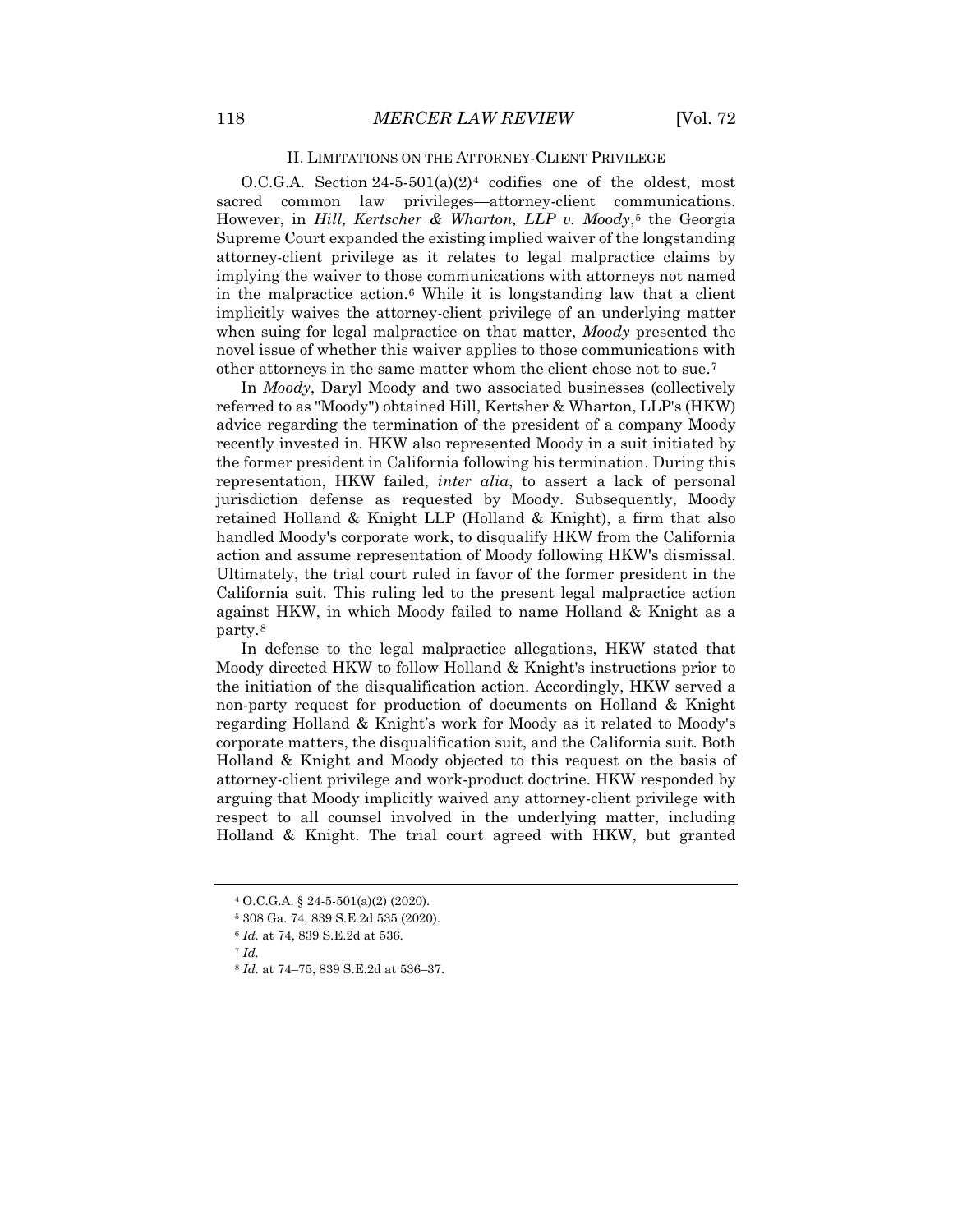Moody's request for a certificate of immediate review.[9](#page-3-0) On appeal, the Georgia Court of Appeals reversed the trial court's decision stating that "the Supreme Court of Georgia has indicated implied waivers of the attorney/client privilege should be narrowly drawn."[10](#page-3-1) The court of appeals noted that although both Holland & Knight and HKW represented Moody in the matters underlying the present legal malpractice action, Holland & Knight was retained after HKW's alleged malfeasance. Accordingly, there was no basis for waiver of Moody and Holland & Knight's attorney-client privilege.[11](#page-3-2)

After a grant of certiorari, the Georgia Supreme Court reversed the Georgia Court of Appeals' holding.[12](#page-3-3) The court stated that the appellate court erred in rejecting the trial court's finding that Holland & Knight represented Moody in connection with the corporate actions, the disqualification action, and the California suit.[13](#page-3-4) Given Holland & Knight's involvement with all three matters, it is possible its actions may have affected the causation, reliance, and damages necessary for Moody's legal malpractice action. Thus, the court determined that, despite failing to name Holland & Knight as a party, Moody waived the attorney-client privilege as to Holland & Knight as well.<sup>[14](#page-3-5)</sup> To hold otherwise would allow a client to "use as a sword the protection which the Legislature awarded them as a shield."[15](#page-3-6)

#### III. ADMISSIBILITY OF WITNESS TESTIMONY

#### *A. Late-Identified Witnesses*

In *Lee v. Smith*,<sup>[16](#page-3-7)</sup> the Georgia Supreme Court overruled the Georgia Court of Appeals' holding in *Moore v. Cottrell*,*[17](#page-3-8)* which affirmed a trial court's exclusion of expert testimony based solely on the late identification of the expert.[18](#page-3-9) In doing so, the court enumerated, for the

<sup>9</sup> *Id.* at 75–76, 839 S.E.2d at 537–38.

<span id="page-3-4"></span><span id="page-3-3"></span><span id="page-3-2"></span><span id="page-3-1"></span><span id="page-3-0"></span><sup>10</sup> Moody v. Hill, Kertscher & Wharton, LLP, 346 Ga. App. 129–30, 813 S.E.2d 790,91 (2018).

<sup>11</sup> *Hill, Kertscher & Wharton, LLP*, 308 Ga. at 77, 839 S.E.2d at 538.

<sup>12</sup> *Id.* at 81, 839 S.E.2d at 540–41.

<sup>13</sup> *Id.* at 80, 839 S.E.2d at 540.

<sup>14</sup> *Id.* at 79, 839 S.E.2d at 536–40.

<sup>15</sup> *Id.* (quoting Pappas v. Holloway, 114 Wash.2d 198, 208, 787 P.2d 30, 36 (1990)).

<sup>16</sup> 307 Ga. 815, 838 S.E.2d 870 (2020).

<sup>17334</sup> Ga. App. 791, 780 S.E.2d 442 (2015).

<span id="page-3-9"></span><span id="page-3-8"></span><span id="page-3-7"></span><span id="page-3-6"></span><span id="page-3-5"></span><sup>&</sup>lt;sup>18</sup> In *Moore*, following the deadline for expert disclosure pursuant to a consent case management order, Defendant Cottrell successfully moved to exclude Plaintiffs Dennis and Lisa Moore's expert. Cottrell then moved for summary judgment. Plaintiffs opposed this motion with the affidavit of a different expert. The trial court struck the new expert's affidavit as untimely and granted the summary judgement motion. 334 Ga. App. at 792,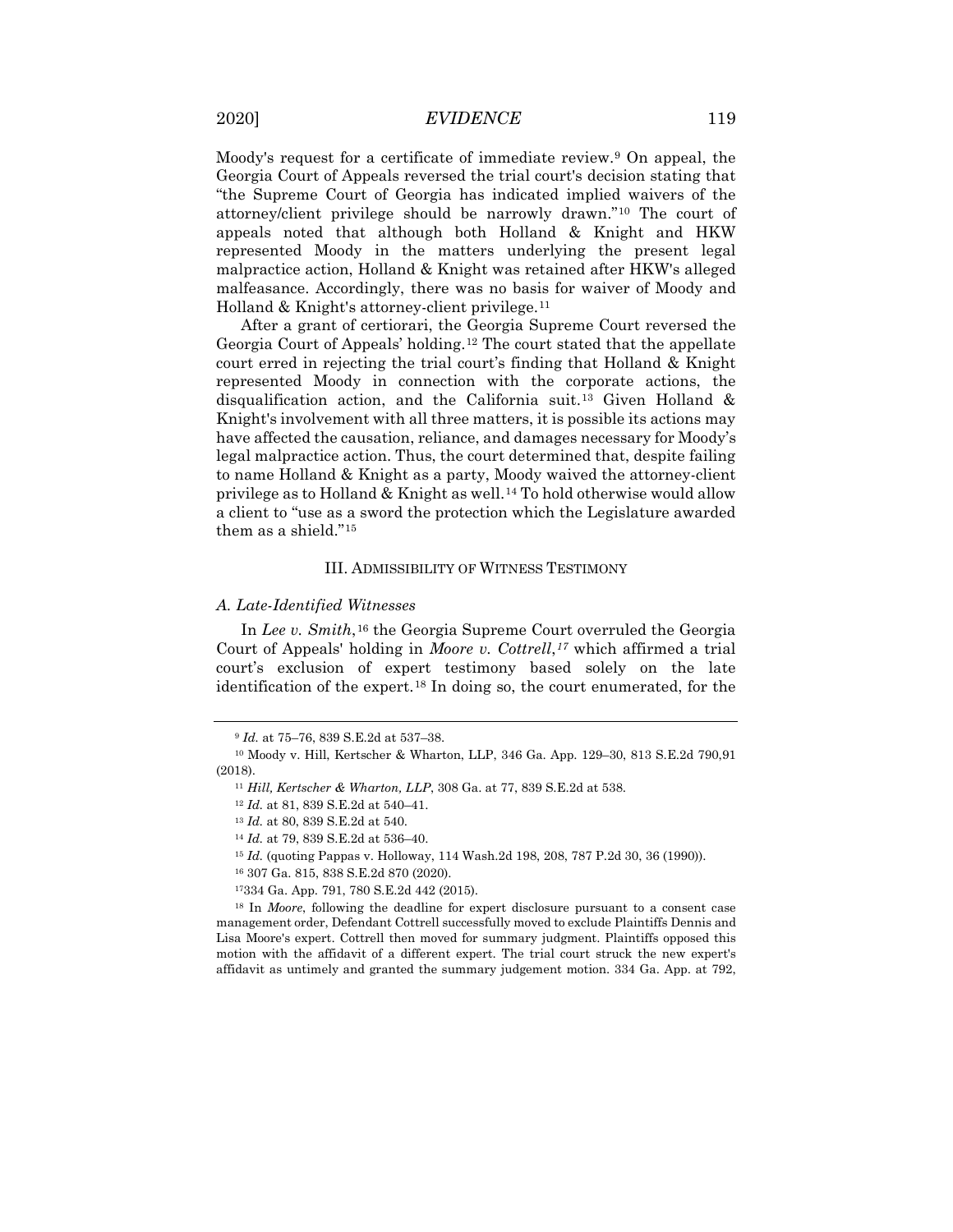first time, the factors trial courts must consider prior to witness exclusion.[19](#page-4-0)

In *Lee*, the plaintiff disclosed a new expert on plaintiff's newly stated future lost earnings claim on the final day for witness disclosure as set by the scheduling order. A week later, Lee identified his anticipated rebuttal witness. At a pretrial hearing, the trial court excluded Lee's rebuttal expert's testimony based on Lee's failure to identify the witness as required by the scheduling order. Lee argued that his failure to comply with the scheduling order was a result of Smith's failure to identify his witnesses until the last day allowed by the scheduling order. Nevertheless, the court of appeals affirmed the trial court's exclusion.[20](#page-4-1)

The supreme court granted certiorari and reversed the appellate court's decision.[21](#page-4-2) The court acknowledged a trial court's discretion to set deadlines and sanction a party for noncompliance with these deadlines.<sup>[22](#page-4-3)</sup> Notwithstanding, the court noted that trial courts may not impose harsher sanctions than necessary to vindicate the court's authority.<sup>[23](#page-4-4)</sup> To determine whether a sanction is appropriate, the court looked to other jurisdictions to establish the factors a trial court must consider before excluding a late-identified witness.<sup>[24](#page-4-5)</sup> After this review, the court determined trial courts should consider

(1) the explanation for the failure to disclose the witness, (2) the importance of the testimony, (3) the prejudice to the opposing party if the witness is allowed to testify, and (4) whether a less harsh remedy than the exclusion of the witness would be sufficient to ameliorate the prejudice and vindicate the trial court's authority.[25](#page-4-6)

#### *B. Witness Competency*

In *Little v. Jim-Lar Corporation*,<sup>[26](#page-4-7)</sup> the Georgia Court of Appeals addressed, for the first time specifically under Georgia law, the effect a guardianship proceeding has on a witness's competency under Georgia's new Evidence Code. In *Little*, both Myra Little and her guardian and conservator brought an action for negligence after Little suffered an allergic reaction when Defendant, Jim-Lar Corporation, served Little

<span id="page-4-3"></span><span id="page-4-2"></span><span id="page-4-1"></span><span id="page-4-0"></span><sup>780</sup> S.E.2d at 445. The court of appeals upheld the trial court's rulings by citing to the expert disclosure deadline set out in the scheduling order. *Id.* at 794, 780 S.E.2d at 446.

<sup>19</sup> *Lee*, 307 Ga. at 824, 838 S.E.2d 877.

<sup>20</sup> *Id.* at 815–20, 838 S.E.2d at 873–76.

<sup>21</sup> *Id.* at 820, 838 S.E.2d at 875.

<sup>22</sup> *Id.* at 820–21, 838 S.E.2d at 875.

<span id="page-4-4"></span><sup>23</sup> *Id.* at 821, 838 S.E.2d at 875.

<span id="page-4-5"></span><sup>24</sup> *Id.* at 823, 838 S.E.2d at 877.

<span id="page-4-6"></span><sup>25</sup> *Id.* at 824, 838 S.E.2d at 877.

<span id="page-4-7"></span><sup>26</sup> 352 Ga. App. 764, 835 S.E.2d 794 (2019).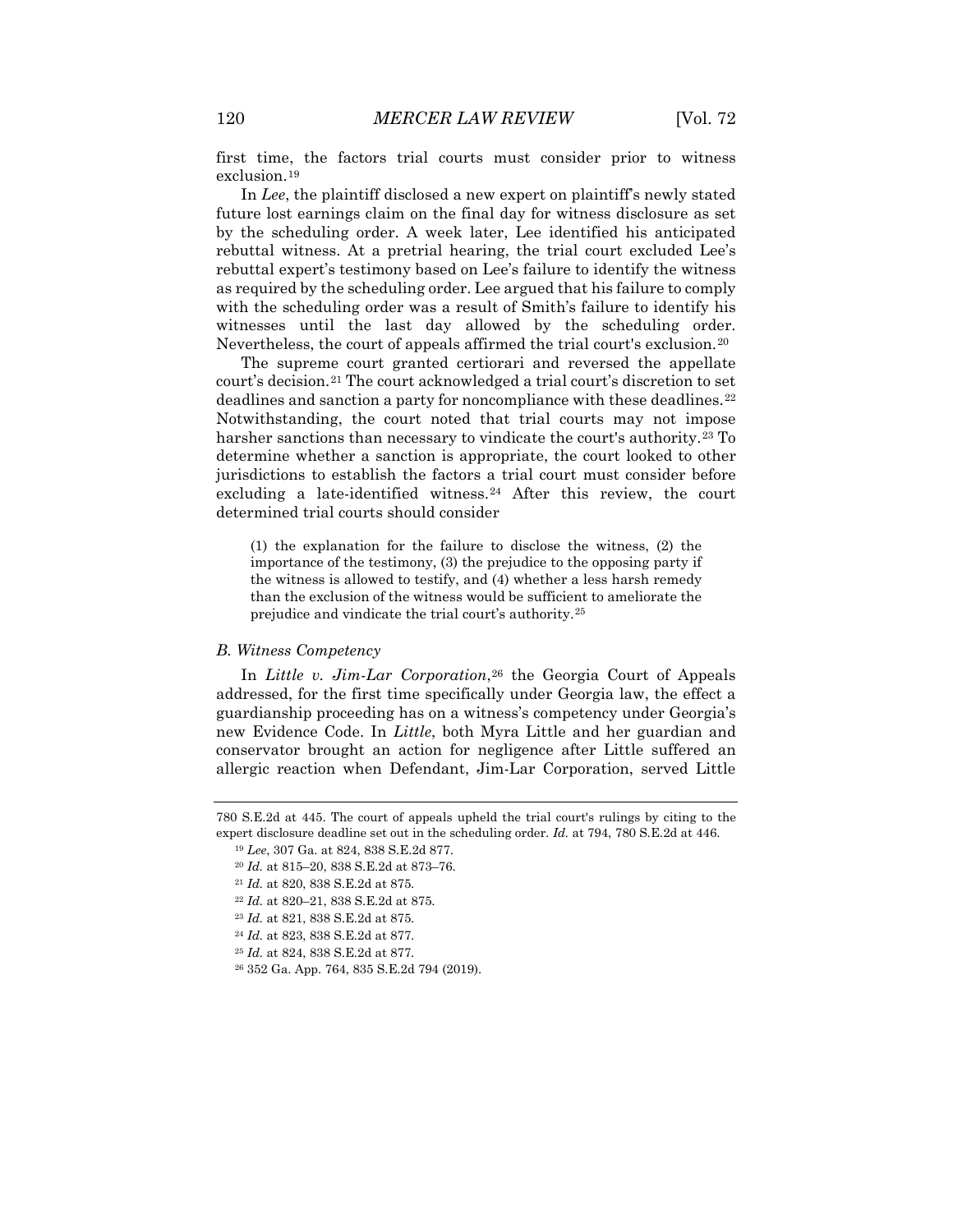peach pie instead of apple pie. In a verified response to Defendant's interrogatories, Little, not her guardian, provided a description of the incident. However, the trial court did not consider Little's verified responses in adjudicating Jim-Lar Corporation's summary judgment motion. Instead, the trial court found the responses inadmissible due to Little's incompetence. On appeal, Little argued that the trial court improperly excluded her interrogatory responses as she had not yet received a guardian and, accordingly, was not incompetent at the time of verification.[27](#page-5-0)

In affirming the trial court's decision, the court of appeals noted that the requirement for appointment of a guardian under O.C.G.A.  $§$  29-4-1(a)<sup>[28](#page-5-1)</sup> is that the court determines "the adult lacks sufficient capacity to make or communicate significant responsible decisions concerning his or her health or safety."[29](#page-5-2) However, this is not the standard used to determine whether an individual is a competent witness under the Evidence Code. Rather the court referred to O.C.G.A. § 24-6-601,[30](#page-5-3) which states that "*every* person is competent to be a witness."[31](#page-5-4) Further, the court referred to federal precedent that allows even those individuals who are not mentally competent to testify.[32](#page-5-5) In such circumstances, the rules rely on jurors to evaluate the witness's testimony.[33](#page-5-6)

Despite the general competency rule created by O.C.G.A. § 24-6-601, the court noted that a trial court has the discretion to rule a witness incapable of testifying.<sup>[34](#page-5-7)</sup> This authority is independent of a separate guardianship proceeding, regardless of which stage of the proceeding the witnesses are at when they offer their testimony.<sup>[35](#page-5-8)</sup> Accordingly, without a transcript of the trial court's hearing on Little's competency, the court of appeals affirmed the exclusion of Little's interrogatory responses.[36](#page-5-9)

#### *C. Statements of a Co-Conspirator*

<span id="page-5-0"></span>In *Womack v. State*, <sup>[37](#page-5-10)</sup> the Georgia Court of Appeals answered another question of first impression—whether the subsequent acquittal of a

<span id="page-5-2"></span><sup>29</sup> *Id.*

<span id="page-5-1"></span><sup>27</sup> *Id.* at 764–66, 835 S.E.2d at 795–97.

<sup>28</sup> O.C.G.A. § 29-4-1(a) (2019).

<sup>30</sup> O.C.G.A. § 24-6-601 (2019).

<sup>31</sup> *Id.* (emphasis added).

<span id="page-5-6"></span><span id="page-5-5"></span><span id="page-5-4"></span><span id="page-5-3"></span><sup>32</sup> *Little*, 352 Ga. App. at 766, 835 S.E.2d 797.

<sup>33</sup> *Id.*

<sup>34</sup> *Id.*

<span id="page-5-10"></span><span id="page-5-9"></span><span id="page-5-8"></span><span id="page-5-7"></span><sup>35</sup> *Id.*

<sup>36</sup> *Id.*

<sup>37</sup> 353 Ga. App. 801, 840 S.E.2d 41 (2020).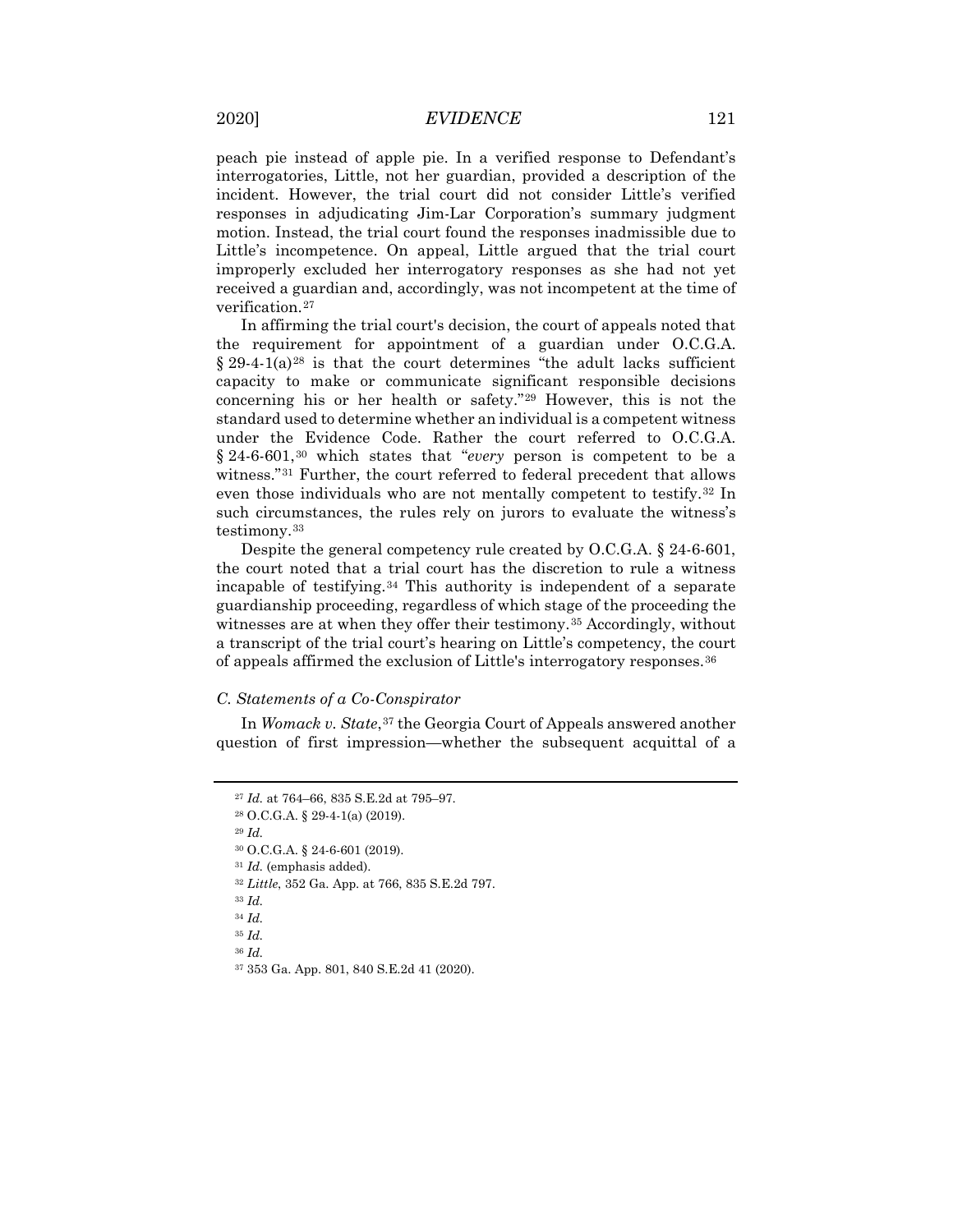co-conspirator who made hearsay statements retroactively affects a co-defendant's trial.[38](#page-6-0) Ultimately, the court answered this question in the negative.[39](#page-6-1)

*Womack* is the result of an alleged armed robbery by Xavier Womack, Jakeith Robinson, and Leon Tollette that ended in the death of a security guard. Tollette pleaded guilty to several charges and was sentenced to death. Robinson was then acquitted of malice murder, felony murder, and aggravated assault; however, the jury did not reach a verdict on the remaining armed robbery and firearm charges. Robinson was re-tried with Womack.[40](#page-6-2) At trial, Robinson's girlfriend testified that Robinson stated, "[W]e just tried to rob a Brinks truck and someone was shot and [Tollette] got caught."[41](#page-6-3) Both Womack and Robinson were found guilty of armed robbery alone. After trial, Robinson's armed robbery conviction was reversed on the grounds of collateral estoppel and issue preclusion. Following this reversal, Womack filed an extraordinary motion for a new trial, arguing Robinson's statements should not have been admitted against him as Robinson was not a co-conspirator. The trial court denied this motion based on precedent from the United States Court of Appeals for the Fifth Circuit.[42](#page-6-4) The court of appeals then granted Womack's application for discretionary appeal.[43](#page-6-5)

On appeal, the court applied the co-conspirator hearsay exception as it appeared at the time of trial, which stated, "[a]fter the fact of conspiracy is proved, the declarations by any one of the conspirators during the pendency of the criminal project shall be admissible against all."[44](#page-6-6) Next, the court adopted the Eleventh Circuit's ruling in *United States v. Hernandez-Miranda*,[45](#page-6-7) which stated, "the admission of testimony under the co-conspirator exception to the hearsay rule is not rendered retroactively improper by subsequent acquittal of the alleged co-conspirator."[46](#page-6-8) Moreover, the court cited the Fifth Circuit's ruling in *United States v. Cravero*,<sup>[47](#page-6-9)</sup> which stated that even where a co-conspirator is acquitted prior to the present co-conspirator's trial, the co-conspirator's statement is admissible provided the state "establishes a prima facie case of the existence of a conspiracy and introduces . . . slight evidence" of

<sup>38</sup> *Id.* at 805, 840 S.E.2d at 45.

<sup>39</sup> *Id.* at 806, 840 S.E.2d at 46.

<sup>40</sup> *Id.* at 801, 840 S.E.2d at 43.

<span id="page-6-7"></span><span id="page-6-6"></span><span id="page-6-5"></span><span id="page-6-4"></span><span id="page-6-3"></span><span id="page-6-2"></span><span id="page-6-1"></span><span id="page-6-0"></span><sup>41</sup> *Id.* at 802, 840 S.E.2d at 43 (alterations in original) (quoting *Womack v. State,* 273 Ga. App. 300, 302, 614 S.E.2d 909, 912 (2005)).

<sup>42</sup> *Id.* at 801–04, 840 S.E.2d at 43–45.

<sup>43</sup> *Id.* at 804, 840 S.E.2d at 45.

<sup>44</sup> *Id.* (alteration in original) (quoting O.C.G.A. § 24-3-5 (2010)).

<sup>45</sup> 78 F.3d 512 (11th Cir. 1996).

<span id="page-6-8"></span><sup>46</sup> *Id.* at 513 (quoting *United States v. Kincade*, 714 F.2d 1064–65 (11th Cir. 1983)).

<span id="page-6-9"></span><sup>47</sup> 545 F.2d 406 (5th Cir. 1976).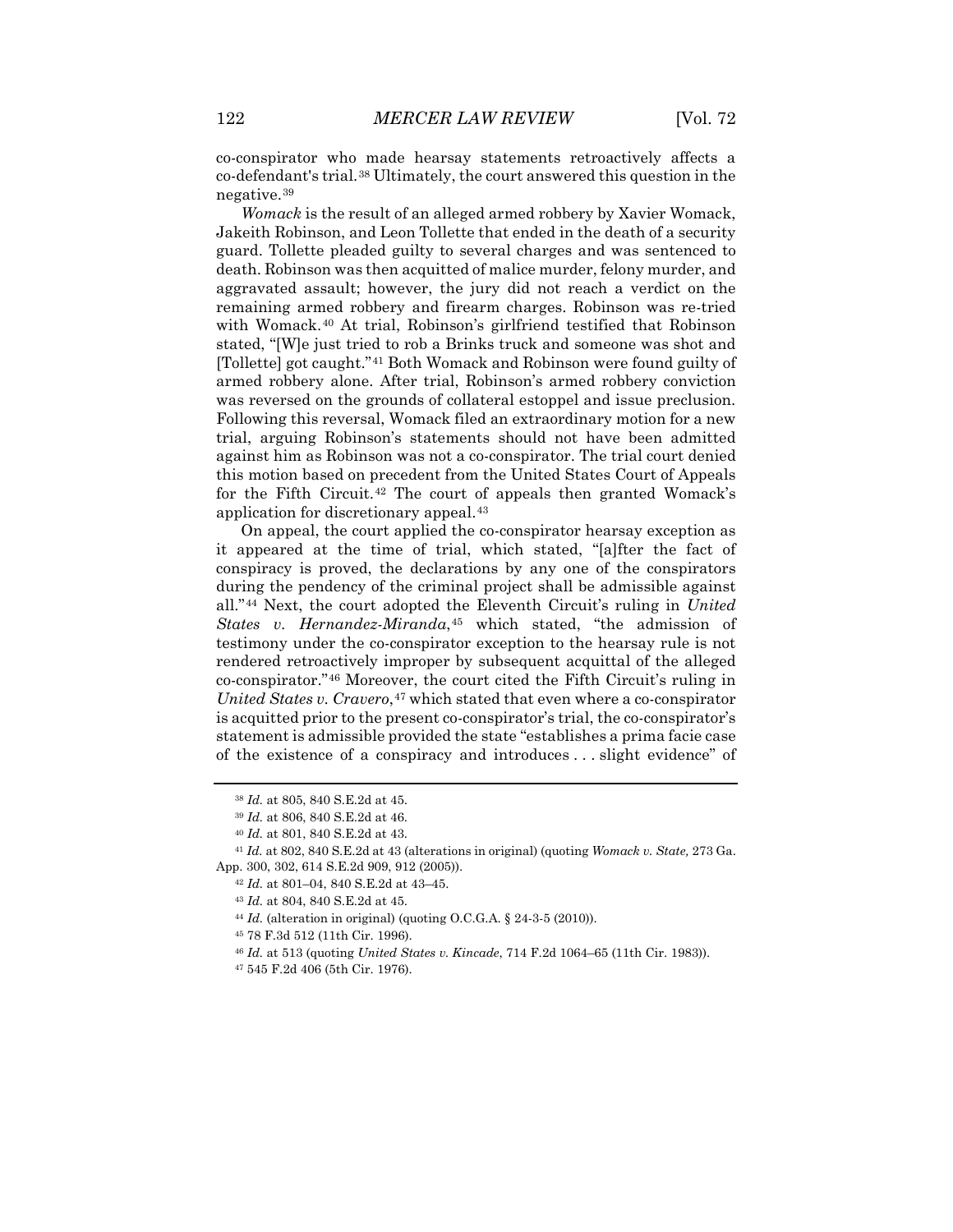connection between the declarant and the defendant.[48](#page-7-0) Accordingly, the court of appeals affirmed the denial of Womack's extraordinary motion for new trial.[49](#page-7-1)

Despite the court's reliance on the 1999 co-conspirator hearsay exception, the holding in *Womack* is instructive to cases under Georgia's new Evidence Code as the Code provides a less stringent standard for prosecutors since a "conspiracy need not be charged" for a statement to be admissible as a statement by a co-conspirator.<sup>[50](#page-7-2)</sup>

## IV. CONFRONTATION CLAUSE

#### *A. Child Hearsay*

In contrast to cases analyzed in last year's Article which emphasized the need for attorneys to rely on Georgia's new Evidence Code,<sup>[51](#page-7-3)</sup> the Georgia Court of Appeals interpreted the child hearsay rule and its enforceability pursuant to the Confrontation Clause under the former rule established in Georgia's old Evidence Code in *Allison v. State*.[52](#page-7-4)

In *Allison*, Defendant Brandon James Allison was convicted of child molestation, enticing a child for indecent purposes, and false imprisonment. At trial, the trial court admitted a video recording of the child victim's interview into evidence. The interview, which was conducted prior to any criminal charges, provided details of the event that the six-year-old child could not recall during her trial testimony. In fact, the child did not recall the subject of the interview. Nevertheless, the child testified that she knew why she was in the courtroom, and that she understood the need to tell the truth. Defendant Allison declined any cross-examination. After his conviction, Allison appealed arguing that the video interview was improperly admitted since, given the child's inability or unwillingness to remember, the court should have found the child "unavailable" pursuant to O.C.G.A. § 24-8-804.[53](#page-7-5) O.C.G.A. § 24-8-804 stands for the general proposition that, unless the statement fits into the exceptions enumerated by the Rule or may be admissible under O.C.G.A. § 24-8-803,<sup>[54](#page-7-6)</sup> an out of court statement used for the truth of the matter asserted is inadmissible where the declarant is

<sup>48</sup> *Id.* at 418–19.

<span id="page-7-1"></span><span id="page-7-0"></span><sup>49</sup> *Womack*, 353 Ga. App. at 806, 840 S.E.2d at 46.

<span id="page-7-2"></span><sup>50</sup> O.C.G.A. § 24-8-801(d)(2)(E) (2020).

<span id="page-7-3"></span><sup>51</sup> 71 MERCER L. REV. 103 (2019).

<span id="page-7-5"></span><span id="page-7-4"></span><sup>52</sup> 356 Ga. App. 256, 846 S.E.2d 222 (2020).

<sup>53</sup> *Id.* at 256–58, 846 S.E.2d at 225–26 (citing O.C.G.A. § 24-8-804 (2019)).

<span id="page-7-6"></span><sup>54</sup> O.C.G.A. § 24-8-803 (2020).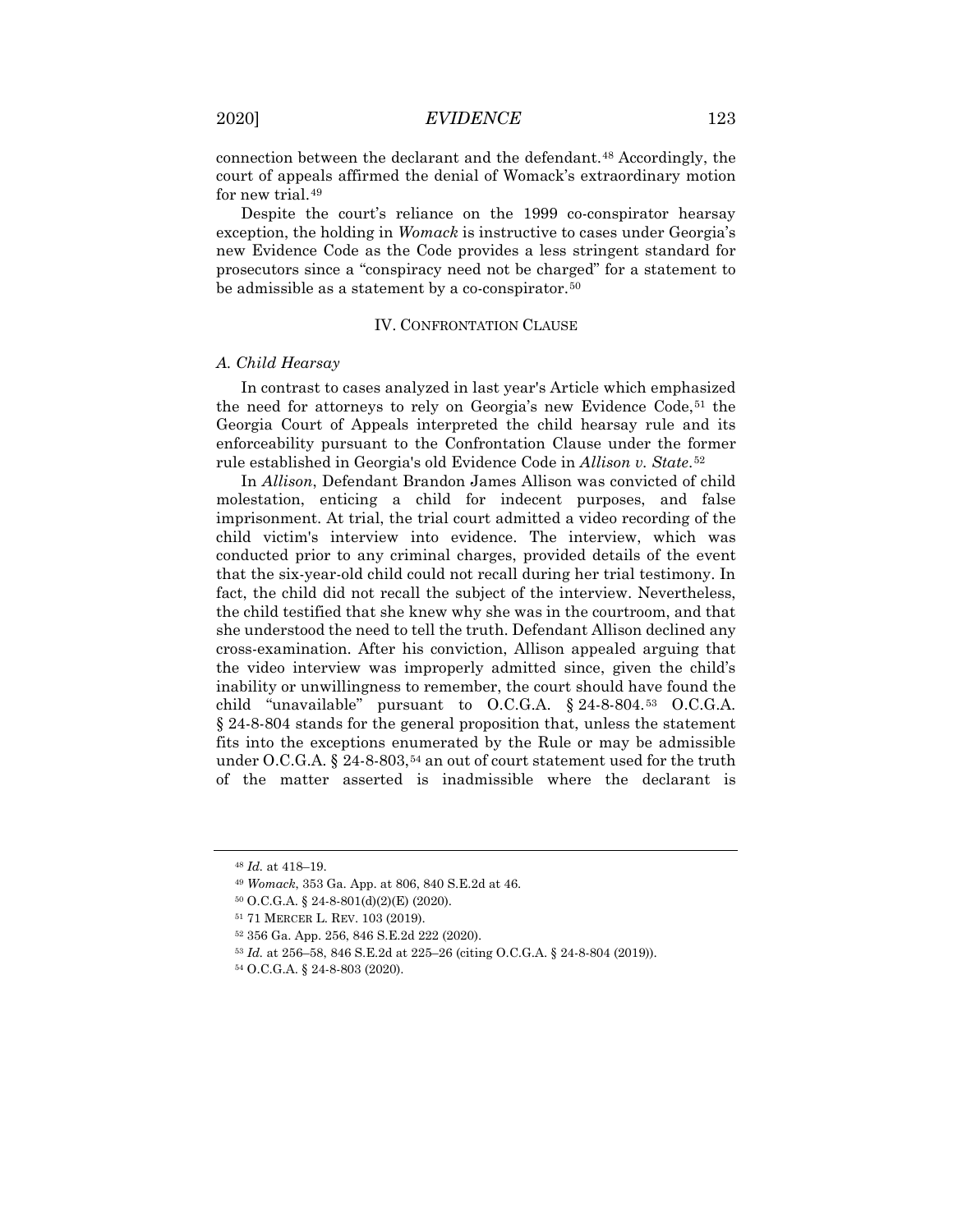unavailable.[55](#page-8-0) A declarant is "unavailable" pursuant to O.C.G.A. § 24-8-804 when the declarant:

(1) Is exempted by ruling of the court on the ground of privilege from testifying concerning the subject matter of the declarant's statement;

(2) Persists in refusing to testify concerning the subject matter of the declarant's statement despite an order of the court to do so;

(3) Testifies to a lack of memory of the subject matter of the declarant's statement;

(4) Is unable to be present or to testify at the hearing because of death or then existing physical or mental illness or infirmity; or

(5) Is absent from the hearing and the proponent of the statement has been unable to procure the declarant's attendance or, in the case of exceptions under paragraph (2), (3), or (4) of subsection (b) of this Code section, the declarant's attendance or testimony, by process or other reasonable means.[56](#page-8-1)

In rejecting Allison's argument, the Georgia Court of Appeals noted that Allison's hearsay argument was, in actuality, an argument under the Confrontation Clause.[57](#page-8-2) In addressing the issue of whether Allison had an opportunity to confront the evidence against him, the court cited to O.C.G.A.  $\S 24-8-820(a)$ <sup>[58](#page-8-3)</sup> that states:

A statement made by a child younger than 16 years of age describing any act of sexual contact or physical abuse performed with or on such child by another . . . shall be admissible in evidence by the testimony of the person to whom made if the proponent of such statement provides notice to the adverse party prior to trial of the intention to use such out-of-court statement and such child testifies at the trial, unless the adverse party forfeits or waives such child's testimony as provided in this title, and, at the time of the testimony regarding the out-of-court statements, the person to whom the child made such statement is subject to cross-examination regarding the out-of-court statements.[59](#page-8-4)

<span id="page-8-0"></span>The court further stated that the testimony required by O.C.G.A.  $\S 24-8-820(a)$  is not subject to O.C.G.A.  $\S 24-8-804$ 's definition of

<sup>55</sup> O.C.G.A. § 24-8-804 (2019).

<sup>56</sup> O.C.G.A. § 24-8-804 (2019).

<span id="page-8-3"></span><span id="page-8-2"></span><span id="page-8-1"></span><sup>57</sup> 356 Ga. App. at 259, 846 S.E.2d at 226.

<sup>58</sup> O.C.G.A. § 24-8-820(a) (2019).

<span id="page-8-4"></span><sup>59</sup> *Id.*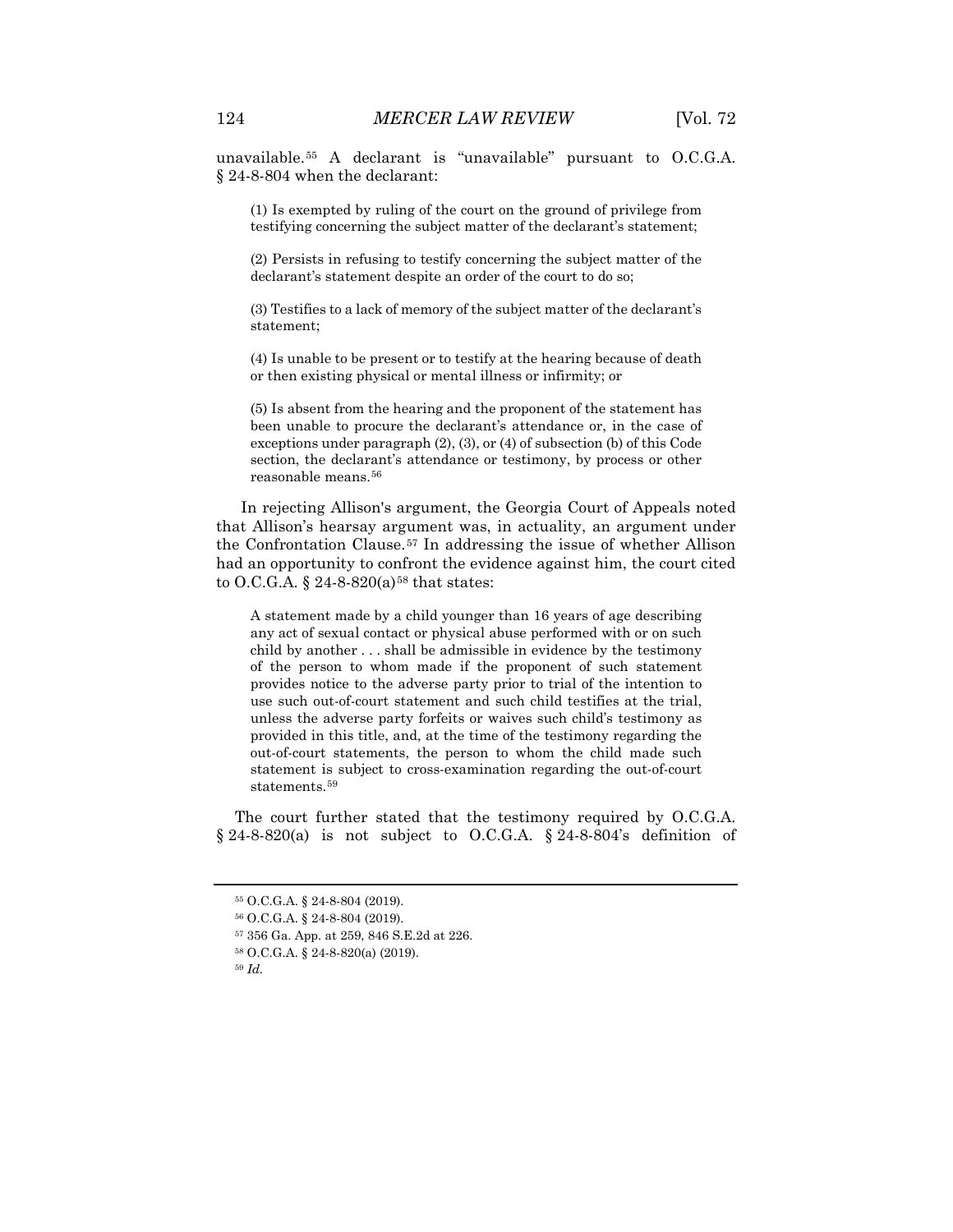unavailability.[60](#page-9-0) Rather, O.C.G.A. § 24-8-804's definition is limited to those instances in which a litigant seeks to introduce hearsay from an unavailable witness.[61](#page-9-1)

Thus, without a statutory definition or specific federal equivalent of O.C.G.A. § 24-8-820(a), the court of appeals turned to case law from Georgia's old Evidence Code.[62](#page-9-2) Pursuant to this precedent, a child is "available" whenever the child takes the stand regardless of the child's response.[63](#page-9-3) Here, since the child took the stand and Allison had an opportunity to cross-examine the child, there was no violation of the Confrontation Clause.[64](#page-9-4)

#### *B. Adult Non-Verbal Conduct*

The Georgia Court of Appeals returned to reliance on the Federal Rules of Evidence in *State v. Gilmore*, <sup>[65](#page-9-5)</sup> wherein the court held, for the first time specifically under Georgia law, that nonverbal conduct can be considered a statement.<sup>[66](#page-9-6)</sup>

In *Gilmore*, the State tendered video of an informant purchasing methamphetamine from Gilmore. The informant, who obtained the video using a video camera attached to his key ring, committed suicide prior to Gilmore's trial. Thus, a police officer testified as to the video's reliability. The trial court determined that the movements in the video were nonverbal testimonial statements and excluded the video in accordance with the Confrontation Clause.<sup>[67](#page-9-7)</sup>

On appeal, the court of appeals upheld the trial court's decision, noting that the informant's unavailability was undisputed.[68](#page-9-8) After citing to case law supporting Federal Rule 801's definition of a statement as including assertive, nonverbal conduct, the court determined that the informant's actions at the request of police were clearly intended to show that Gilmore was selling methamphetamine.<sup>[69](#page-9-9)</sup> Thus, the video was a statement offered for the truth of the matter asserted.[70](#page-9-10) The court continued that because the informant's movements were knowingly and purposely made to confirm police suspicion, and because a reasonable

<span id="page-9-0"></span><sup>60</sup> *Allison*, 356 Ga. App. 258, 846 S.E.2d at 226.

<span id="page-9-1"></span><sup>61</sup> O.C.G.A. § 24-8-804 (2019).

<span id="page-9-2"></span><sup>62</sup> *Allison*, 356 Ga. App. 258, 846 S.E.2d at 226.

<span id="page-9-4"></span><span id="page-9-3"></span><sup>63</sup> *Id.* at 259, 846 S.E.2d at 227.

<sup>64</sup> *Id.* at 260, 846 S.E.2d at 227.

<sup>65</sup> 355 Ga. App. 536, 844 S.E.2d 877 (2020).

<span id="page-9-6"></span><span id="page-9-5"></span><sup>66</sup> *Id.* at 538–39, 844 S.E.2d at 880.

<span id="page-9-8"></span><span id="page-9-7"></span><sup>67</sup> *Id.* at 536–37, 844 S.E.2d at 878.

<sup>68</sup> *Id.* at 539, 844 S.E.2d at 879.

<span id="page-9-9"></span><sup>69</sup> *Id.* at 538–39, 844 S.E.2d at 880.

<span id="page-9-10"></span><sup>70</sup> *Id.* at 539, 844 S.E.2d at 880.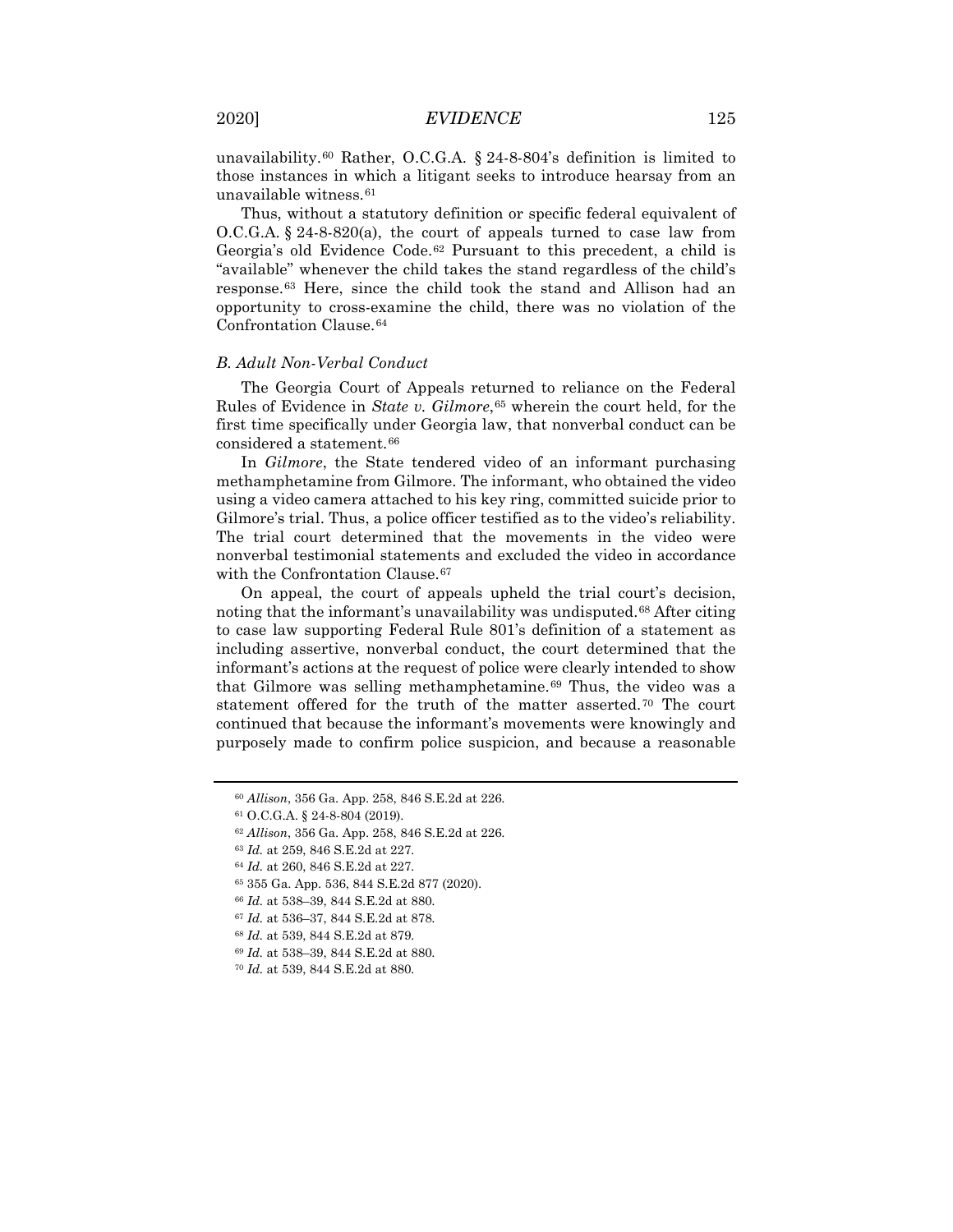witness might believe the informants actions were going to be used against Gilmore at trial, the video was testimonial in nature subject to the Confrontation Clause.[71](#page-10-0)

#### V. LIMITATIONS OF RELEVANT EVIDENCE

#### *A. Georgia's Rape Shield Law*

In accordance with the Federal Rules of Civil Procedure's eye toward admissibility, Georgia's Rape Shield Law under the new Evidence Code, although not adopted from the federal Rule, provides three additional exceptions to the general exclusion of evidence of a sexual assault victim's past sexual behavior.[72](#page-10-1) Conversely, in *State v. Burns*,[73](#page-10-2) the Supreme Court of Georgia limited the admissibility of such evidence by overruling *Smith v. State*'s<sup>[74](#page-10-3)</sup> rule requiring admissibility of such evidence where the evidence is of prior false accusations by the victim and adopting a traditional balancing test approach.[75](#page-10-4)

In *Burns*, the appellant was convicted of incest, aggravated sodomy, and aggravated sexual battery after the discovery of the victim's social media message detailing the encounter. At trial, Burns proffered evidence of another statement by the victim alleging that her brother's best friend tried to rape her, which the victim later admitted was a lie. Burns argued that the Rape Shield Statute did not protect evidence of previous false accusations of sexual abuse because such false accusations pertain to the witness' credibility. The Georgia Court of Appeals agreed with Burns and reversed the trial court's order excluding the evidence

<sup>71</sup> *Id.* at 540, 844 S.E.2d at 880–81.

<span id="page-10-1"></span><span id="page-10-0"></span> $72$  Under the previous rule, O.C.G.A.  $\S$  24-2-3, evidence of a victim's past sexual behavior was only admissible if it was "directly involved the participation of the accused and [the court] finds that the evidence expected to be introduced supports an inference that the accused could have reasonably believed that the complaining witness consented to the conduct complained of in the prosecution." Under the new Rape Shield Law, codified at O.C.G.A. § 24-4-412, in addition to the exception under the previous rule, evidence of past sexual behavior is also admissible where it provides:

<sup>(1)</sup> Evidence of specific instances of a victim's or complaining witness's sexual behavior, if offered to prove that someone other than the defendant was the source of semen, injury, or other physical evidence;

<sup>.</sup> . . (3) Evidence of specific instances of a victim's or complaining witness's sexual behavior with respect to the defendant or another person if offered by the prosecutor; and

<sup>(4)</sup> Evidence whose exclusion would violate the defendant's constitutional rights. <sup>73</sup> 306 Ga. 117, 829 S.E.2d 367 (2019).

<span id="page-10-3"></span><span id="page-10-2"></span><sup>74</sup> 259 Ga. 135, 377 S.E.2d 158 (1989).

<span id="page-10-4"></span><sup>75</sup> *Burns*, 306 Ga. at 125, 829 S.E.2d at 374 (2019).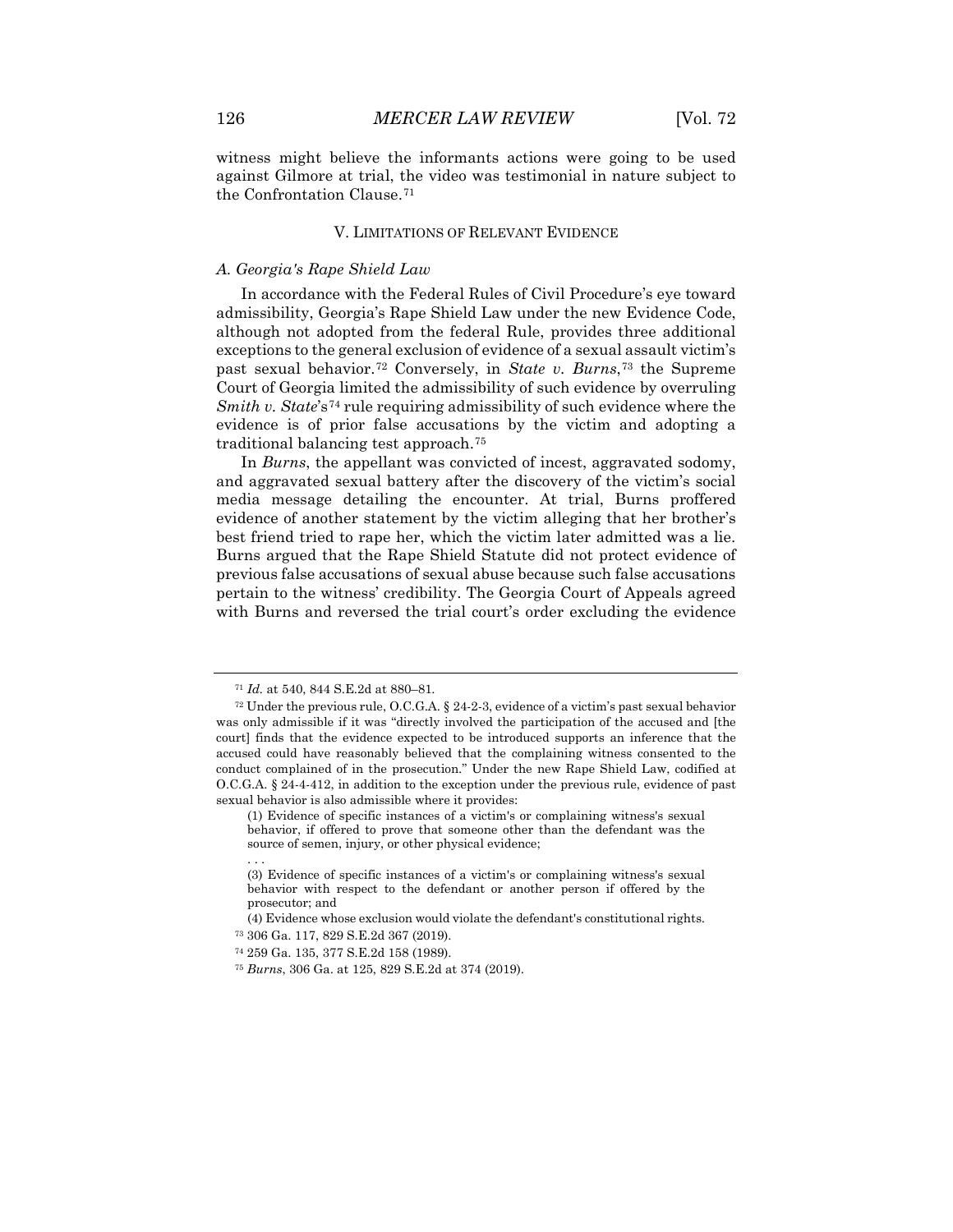citing to the *Smith* holding that a false allegation of sexual misconduct does not involve the victim's past sexual history.[76](#page-11-0)

On appeal, the Georgia Supreme Court criticized the court of appeals' holding and described the *Smith* decision as overly broad and lacking nuance.[77](#page-11-1) The court further explained that the *Smith* holding is based on an interpretation of the Sixth<sup>[78](#page-11-2)</sup> and Fourteenth Amendments<sup>[79](#page-11-3)</sup> that was improper.[80](#page-11-4) Rather, despite the Confrontation Clause and Due Process Clause,[81](#page-11-5) a defendant does not have "an unfettered right to offer testimony that is incompetent, privileged, or otherwise inadmissible under standard rules of evidence."[82](#page-11-6)

Thus, the court held that the traditional balancing test could be done to determine whether such evidence ought to be allowed in.<sup>[83](#page-11-7)</sup> Under the traditional balancing test, the court would weigh the danger of unfair prejudice and the evidence's probative value to determine if the evidence should be admitted.<sup>[84](#page-11-8)</sup>

## *B. Seatbelt Use in a Criminal Trial*

In *State v. Mondor*,<sup>[85](#page-11-9)</sup> the Georgia Supreme Court held, as a matter of first impression, that evidence that the victim was not wearing a seatbelt at the time of an accident is not relevant evidence to prove causation in a criminal trial.[86](#page-11-10)

In *Mondor*, the respondent was driving on Highway 75 in Marietta, Georgia when he collided with another vehicle causing a multi-car collision that resulted in the victim's death. The victim was not wearing a safety belt and was ejected from the vehicle after it overturned on the highway. Mondor was charged with first-degree vehicular manslaughter predicated upon a hit-and-run offense. Mondor, in a pre-trial motion, argued that the victim's failure to wear a seatbelt should be admissible as evidence at trial because the statutory bar on such evidence was unconstitutional. He argued that the statute's bar on seatbelt use

- <span id="page-11-8"></span><span id="page-11-7"></span><sup>83</sup> *Id.* at 125–26, 829 S.E.2d at 375.
- <sup>84</sup> *Id.* at 125, 829 S.E.2d at 375.
- <span id="page-11-9"></span><sup>85</sup> 306 Ga. 338, 830 S.E.2d 206 (2019).

<span id="page-11-3"></span><span id="page-11-2"></span><span id="page-11-1"></span><span id="page-11-0"></span><sup>76</sup> *Burns v. State*, 345 Ga. App. 822, 824, 813 S.E.2d 425, 426 (2018), reconsideration denied (May 21, 2018), cert. granted (Nov. 15, 2018), *aff'd* but criticized, 306 Ga. 117, 829 S.E.2d 367 (2019).

<sup>77</sup> *See Burns*, 306 Ga. at 122–23, 829 S.E.2d at 373.

<sup>78</sup> U.S. CONST amend. VI.

<span id="page-11-4"></span><sup>79</sup> U.S. CONST amend. XIV.

<sup>80</sup> *Burns*, 306 Ga. at 121, 829 S.E.2d at 372.

<span id="page-11-5"></span><sup>81</sup> U.S. CONST amend. XIV, § 1.

<span id="page-11-6"></span><sup>82</sup> *Burns*, 306 Ga. at 122, 829 S.E.2d at 372.

<span id="page-11-10"></span><sup>86</sup> *Id.* at 350, 830 S.E.2d at 216.